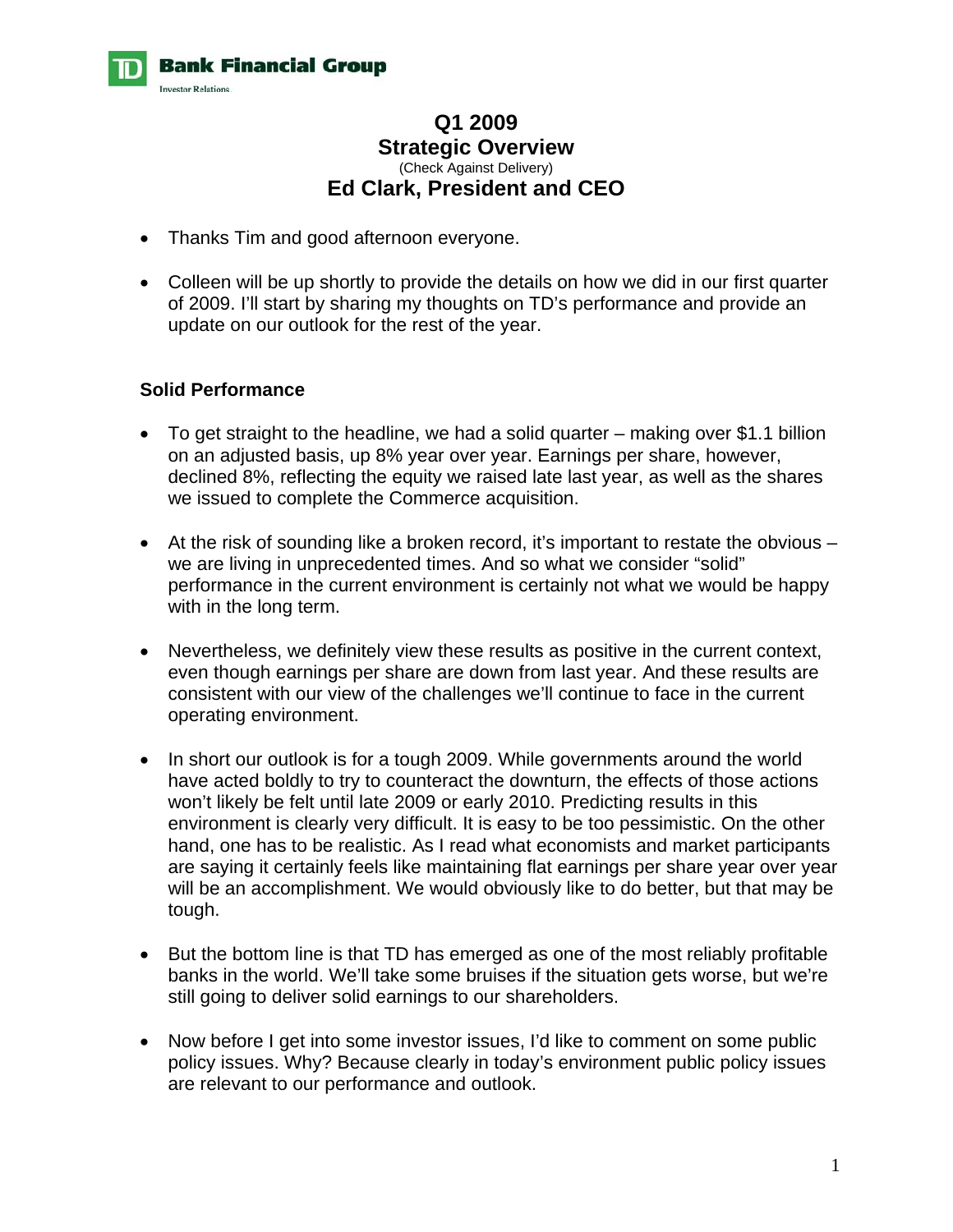

# **Public Policy**

- For many Canadians it's likely hard to fully appreciate the difference in performance between the Canadian banks and other banking systems around the world. But the contrast is sharp. Canadian banks are among the strongest in the world. There are only three Aaa-rated banks listed on the NYSE -- and Canada has two of them. TD is one of those.
- Our banks are profitable and have had no need for government equity, or guarantees for our debt. The result for Canadians is that we are continuing to ensure that credit is available – filling in the gaps left by non-banks and foreign banks, whose weak financial positions have forced them to withdraw from the marketplace.
- In fact not only are Canadian banks lending more, but they're making those loans at narrower spreads. Our prime is 3% - the lowest in 70 years and below the U.S. prime rate, even though over last 17 months the Federal Reserve has cut its rate 175 basis points more than the Bank of Canada. TDCT offers a 4.39% five-year mortgage. It would be difficult to find a lower rate in the U.S., even though the U.S. federal bank rate is 100 basis points below us.
- There's a whole range of reasons why our banking system has emerged from the financial crisis as one of the strongest in the world today. First, we have strong retail and commercial banks that have been conservative lenders. Second, the reaction of the Canadian government to the crisis has been both responsive and judicious. For example, the extension of the CMHC program to buy back government-guaranteed mortgages was a win-win policy. The banks and other lenders were able to get access to liquidity by selling these mortgages. And taxpayers will benefit to the tune of several billion dollars. It's a great example of government innovation, sound public policy, and good cooperation between the banks and government.
- Third, OSFI also deserves credit. They've instilled confidence into our system. They've insisted on conservative capital rules, but since the crisis began have worked with us to ensure that the rules work as intended.
- Fourth, Canadian investors have been willing to fund Canadian banks. This means we have been able to build capital ratios with private, not public dollars.
- And finally, the Bank of Canada has responded aggressively and creatively to ensure adequate liquidity for the banking system.
- All these factors have contributed to our position of strength. This strength underpinned by a strong profit position – demands that we be sensitive to the needs and opinions of Canadians as we head into this sharp downturn. Rising unemployment, reduced working hours, and wage pressures all mean that many Canadians face hard times.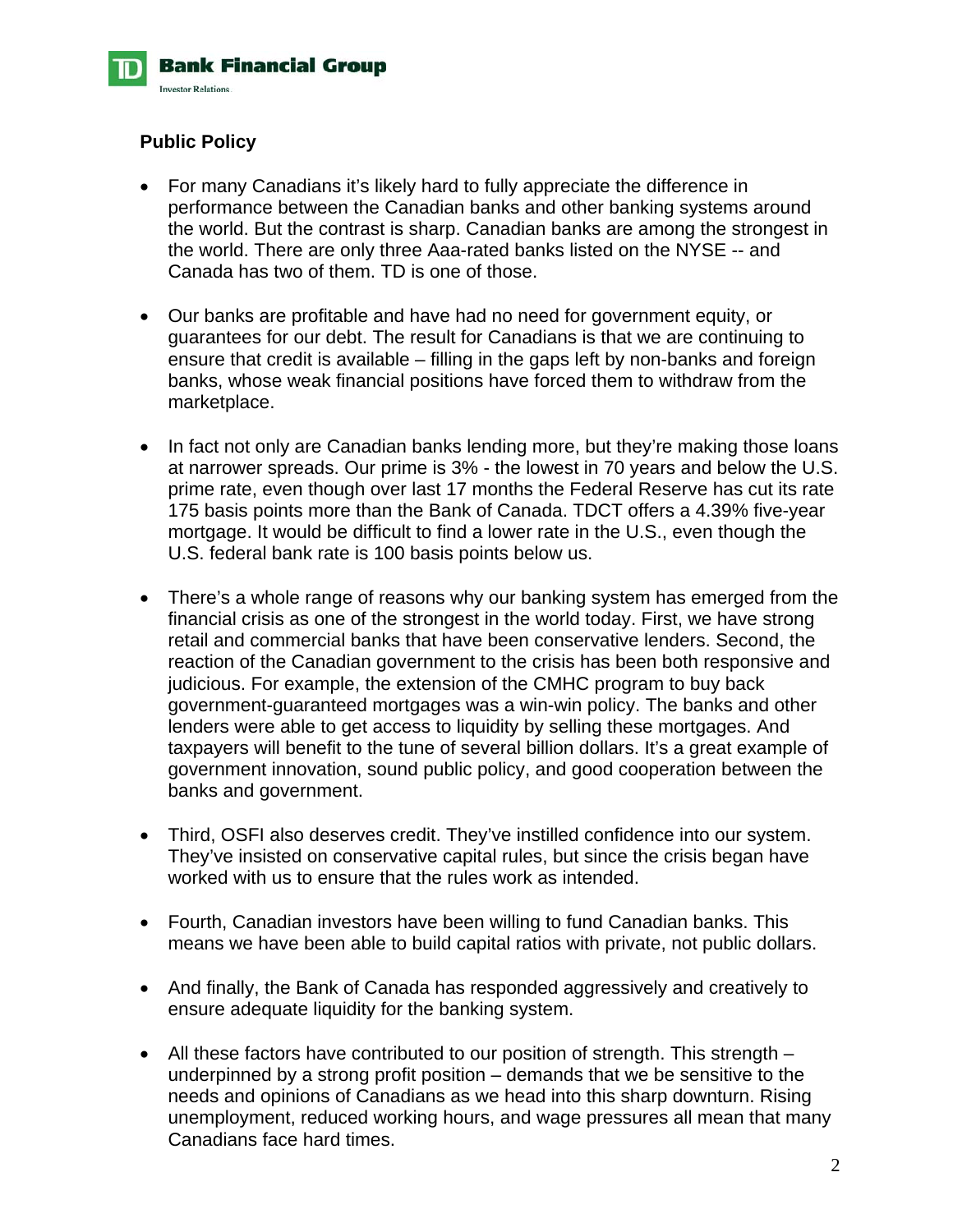## **Bank Financial Group**

**Investor Relations** 

- TD has 11 million Canadian customers, and we know that lots of them face economic challenges today or worry about what they may face tomorrow.
- So what are we doing to help? We have launched a program in our branches encouraging customers and clients to come talk to us. We want to help customers get ahead of issues or challenges they're facing. That's why we've significantly increased our capacity to have conversations with our customers about credit restructuring. We've also given authority to our teams to postpone mortgage payments and workout lower-cost debt-consolidation options. And, as you've heard, TDCT has frozen personal and small business banking fees this year.
- TD's brand is built around customer service we are the number one customer service bank in North America. That service means something different in a downturn of this magnitude. We have to be there for our clients and customers. Our employees get that – we get that.
- To our customers and clients we say come talk to us let's work together to address your financial challenges.

# **Q1 Segment Results**

- Now, let me touch briefly on the results and then address some key investor issues.
- Once again we've earned more than \$1 billion in retail on an adjusted basis, with earnings for this group flat quarter over quarter.
- TDCT's results reflect the issues we have been talking about strong volume growth offset by declining margins and rising PCLs. Going forward we expect three things to happen. First, we expect volume growth to slow as demand falls off. Second, we think margins will expand, as we begin to see the results of our re-pricing of credit products, which we did to partially recover our increased borrowing costs. And third, we expect PCLs to continue to grow.
- Our Wealth Management businesses have clearly been impacted by the dramatic drop in asset values and by narrowing spreads. These will take some time to recover. We remain, however, committed to strategically growing our diversified wealth offering, focusing our resources on our key growth opportunities.
- Turning to our personal and commercial operations in the U.S., margins remain tight, PCLs are increasing, and there's upward pressure on non-performing loans. On the other hand, we remain a strong positive outlier because of how we've run the business. And we have had strong loan growth and positive deposit growth. Going forward, we would expect loan growth to slow and deposit competition to remain tough.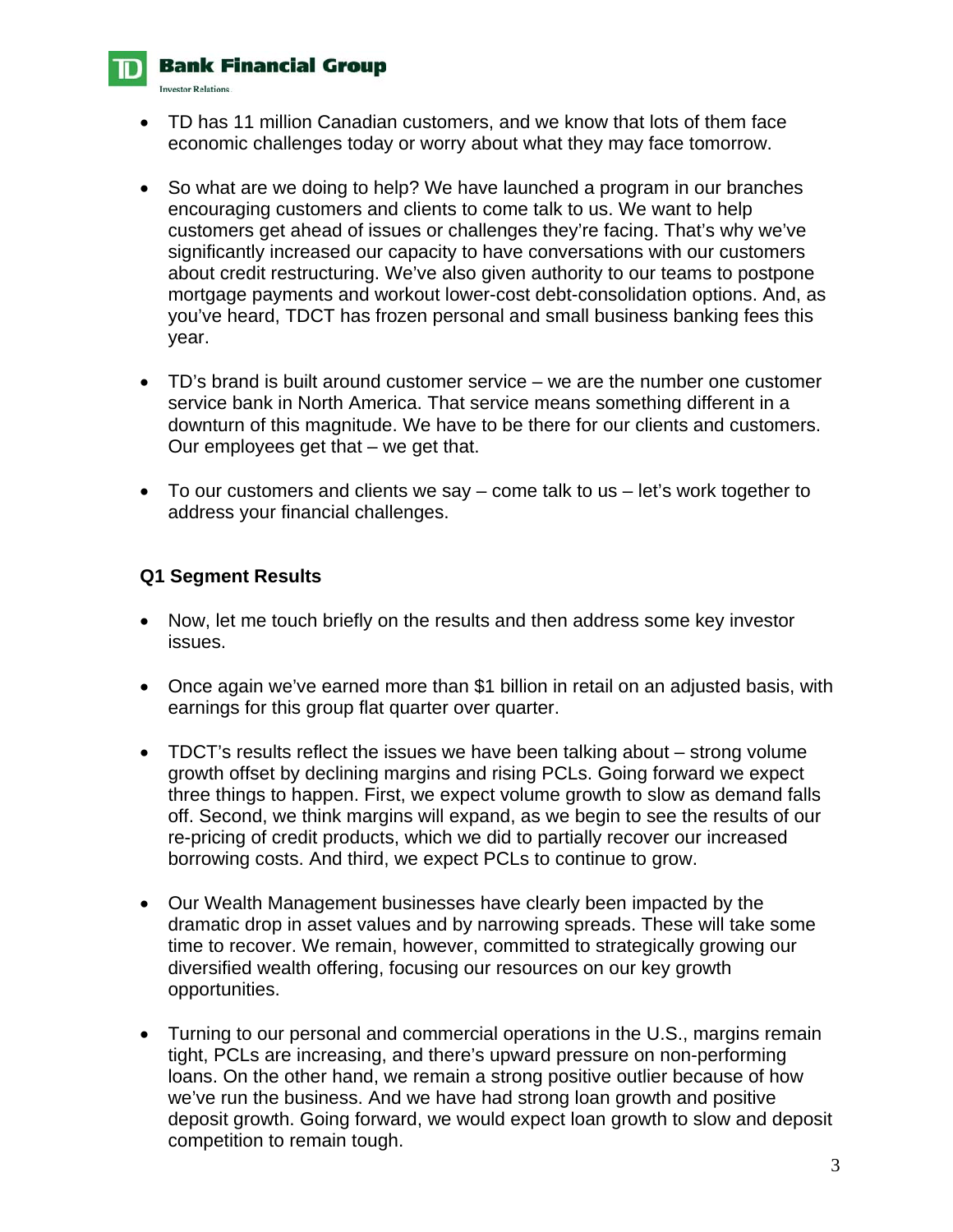**Bank Financial Group** 

**Investor Relations** 

• Wholesale earnings rebounded nicely this quarter. The release of a reserve related to a cancelled loan commitment was offset by other charges, particularly by securities losses in the quarter. Wholesale's overall results, therefore, do reflect the strength of our ongoing businesses this quarter. Going forward, however, it is not likely that we can sustain this level of earnings. At the same time, we have made significant progress in shaping our business to more tightly focus on franchise plays, resulting in lower risk-weighted assets.

#### **Investor Concerns**

- Despite these solid results, I'm well aware that some investors are worried. Some of their worries are specific to TD, but most are related to the general anxiety about financials worldwide and the deteriorating economic environment.
- As business operators, we can only deal with what we can control, and make the best judgments on how to protect the bank from the unexpected. Clearly the world economic and financial systems remain fragile. Moreover, while governments are intervening on a massive scale to help, their interventions create uncertainty. And the sooner we have business certainty, the sooner private capital will begin to flow into this sector. Any solution will require private capital if the financial system is to become stable.
- We are determined to get through this difficult period stronger, with our business model intact and with momentum on our side – but to get through has to be the order of the day, and governs our actions.
- So are we comfortable with where we sit? The short answer is yes we have an excellent balance sheet, our Tier 1 is strong, our lending has been conservative, our dividend policy cautious, and we have a strength that I believe the market underplays – strong, consistent retail earnings.
- At TD Canada Trust, we have earned through rising PCL's they were up 27% quarter over quarter but our earnings were off by just 3%. And it's a similar story at TD Bank – America's Most Convenient Bank, where in US dollars PCL's are up 53% quarter over quarter but adjusted earnings are off by just 5%. At the same time our liquidity position remains the envy of banks worldwide.
- As to how bad will the economy get and what will it mean for PCLs and growth? It's frankly hard to say. Colleen will address in more detail the issue of our U.S. investment portfolio, which I know remains a concern. But let me give a brief comment. We are not concerned about recovering our book values on these investments. And we have enough capital to carry this portfolio comfortably -- if we had to take temporary charges, we would recover them over time.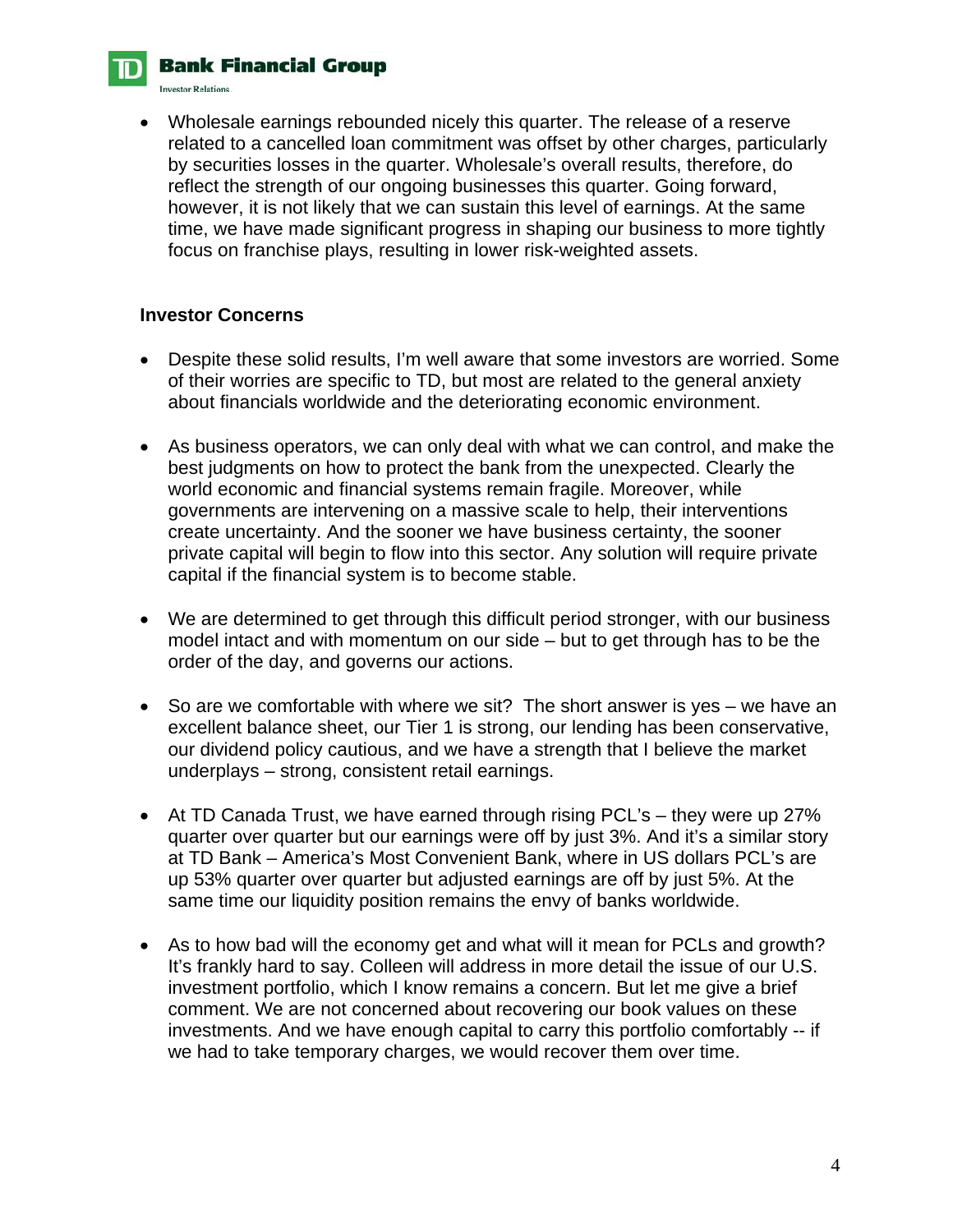

# **Conclusion**

- Let me conclude as I think it bears repeating that the Canadian banks are in the best shape of any in the world, thanks to judicious regulation, good business decisions, and smart but minimal government intervention.
- Within that environment TD has emerged as one of the most reliably profitable banks in the world. That profitability will continue to benefit millions of people directly, as those profits support our ability to continue increasing our lending, create significant government tax revenue, offer great jobs and career experiences, and provide earnings and dividend income to our many investors.
- The bottom line? We're in good shape, and even if things get much worse, we're going to do more than just survive – we're going to be a bank that thrives. And in this environment that may mean simply maintaining flat earnings per share year over year. We will get through this valley with our business model intact and emerge with business momentum on our side.
- On that note, I'll turn things over to Colleen.

#### **Overall Call Closing**

- Let me wrap up with the four key themes I hope you'll take away from today's call.
- One Our operations are delivering solid results.
- Two Our outlook is for a tough 2009.
- Three We're focused on empowering our employees to help our customers through these tough times.
- Four We're in good shape, and while things will be tough, we're going to be a bank that thrives.
- Thanks for your time.